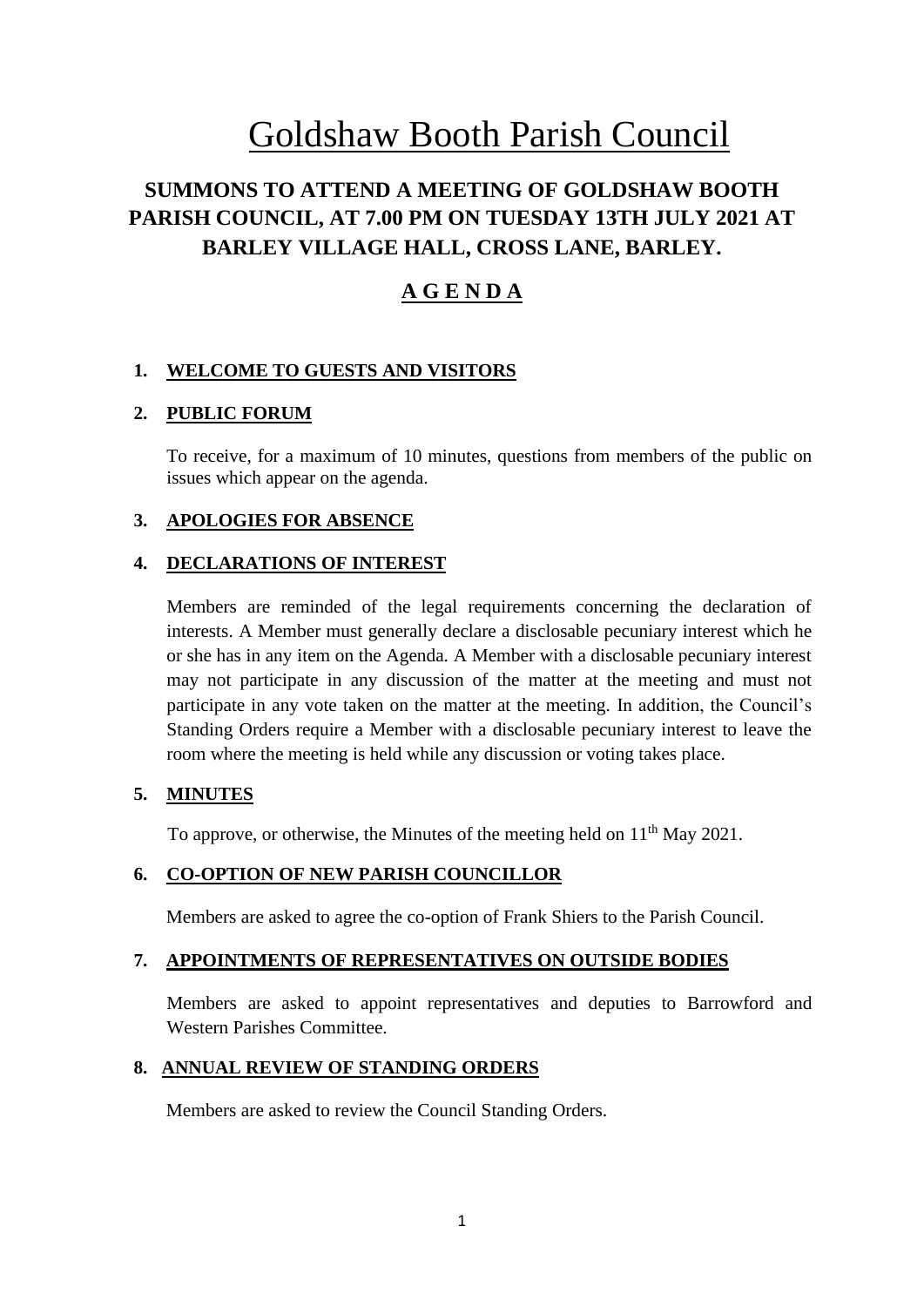# **9. ANNUAL REVIEW OF FINANCIAL REGULATIONS**

Members are asked to review the Financial Regulations.

#### **10. REVIEW OF GIFTS OR HOSPITALITY**

Members are required to declare any gifts or hospitality, in excess of £25, received as a result of membership of the Council. A register is maintained by the Clerk.

#### **11. ANNUAL REVIEW OF RISK ASSESSMENTS**

Members are asked to review the Risk Assessment Schedule.

#### **12. ANNUAL REVIEW OF COMPLAINTS POLICY**

Members are asked to review the complaints policy.

#### **13. ANNUAL REVIEW OF ASSET REGISTER**

Members are asked to review the Asset Register.

#### **14. REPORTS FROM CHAIRMAN, PARISH COUNCILLORS & CLERK**

To receive reports from the above.

#### **15. BEST KEPT VILLAGE COMPETITION**

The coordinators are asked to provide the monthly update.

#### **16. MEETING DATES/NEW VENUE/FREQUENCY OF MEETINGS**

Members are asked to agree the meeting dates below for the Municipal Year which will now be held at Barley Village Hall and discuss the frequency of meetings.

 $2021 - 8$ <sup>th</sup> June, 13<sup>th</sup> July, 10<sup>th</sup> August, 14<sup>th</sup> September, 12<sup>th</sup> October, 9<sup>th</sup> November.  $2022 - 11$ <sup>th</sup> January,  $8$ <sup>th</sup> February and  $8$ <sup>th</sup> March.

#### **17. BANK SIGNATORIES**

Members are asked to agree which Councillors will be added as signatories to the bank account.

## **18. CCTV**

Councillor Ryder will provide an update of the current position with dates to be agreed for implementation and installation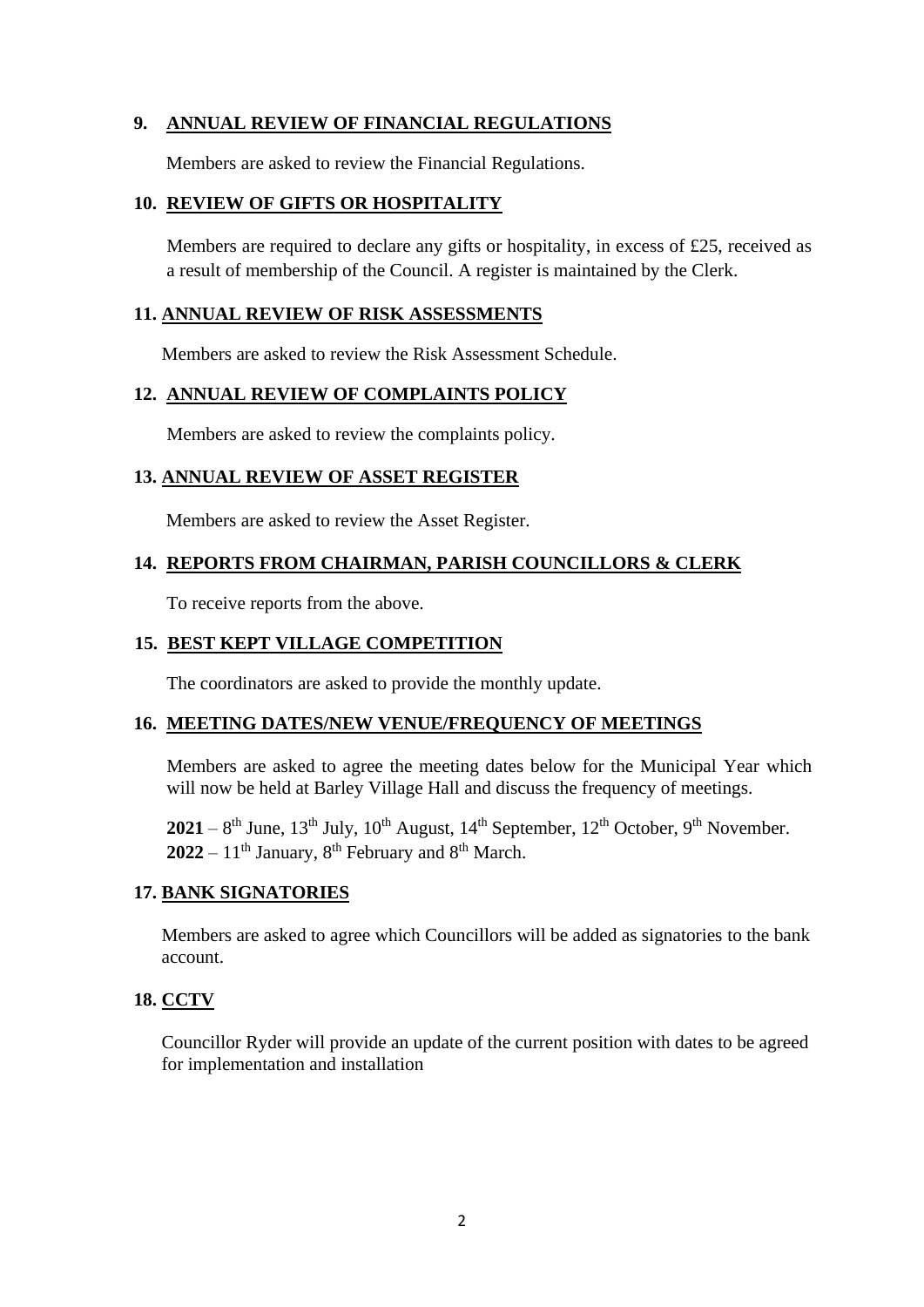# **19. PLAYING FIELD STORAGE**

Members are asked to discuss and agree dates for dismantling of the current shed and the installation of the shipping container.

# **20. PLANNING APPLICATIONS**

Members are asked to discuss the applications below and provide their observations/objections. Full details can be found on the planning portal at Pendle Borough Council website.

## **APPLICATION: 21/0122/HHO**

Full: Erection of a replacement single storey side extension. Saddlers Farm Well Head Road Newchurch in Pendle Lancashire BB12 9LP

The PC were not consulted on this application by PBC. For minuting only

## **APPLICATION: 21/0379/FUL – (Response submitted)**

**PROPOSAL:** Full: Demolition of existing barns/cattle sheds and conversion of agricultural barn into four dwellings, re-routing the existing access road and the formation of an access road for the dwellings.

**LOCATION:** Sabden Old Hall Farm Well Head Road Newchurch in Pendle.

**APPLICANT:** Mrs Ruth Nutter.

## **APPLICATION: 21/0383/FUL – (Response submitted)**

**PROPOSAL:** Full: **:** Construction of a 20m x 40m manege on 0.08 hectares of grazing land with post and rail 1.4m high perimeter fencing.

**LOCATION:** Cappers Farm Well Head Road Newchurch in Pendle

**APPLICANT:** Mr Steve Worrall.

## **APPLICATION: 21/0520/FUL – (Response submitted)**

**PROPOSAL:** Full: Erection of an Agricultural Storage Building for housing livestock and storing foodstuffs, farming equipment and machinery

**LOCATION:** Lower Wellhead Cottage Well Head Road Newchurch in Pendle

**APPLICANT:** Mr J Harper

.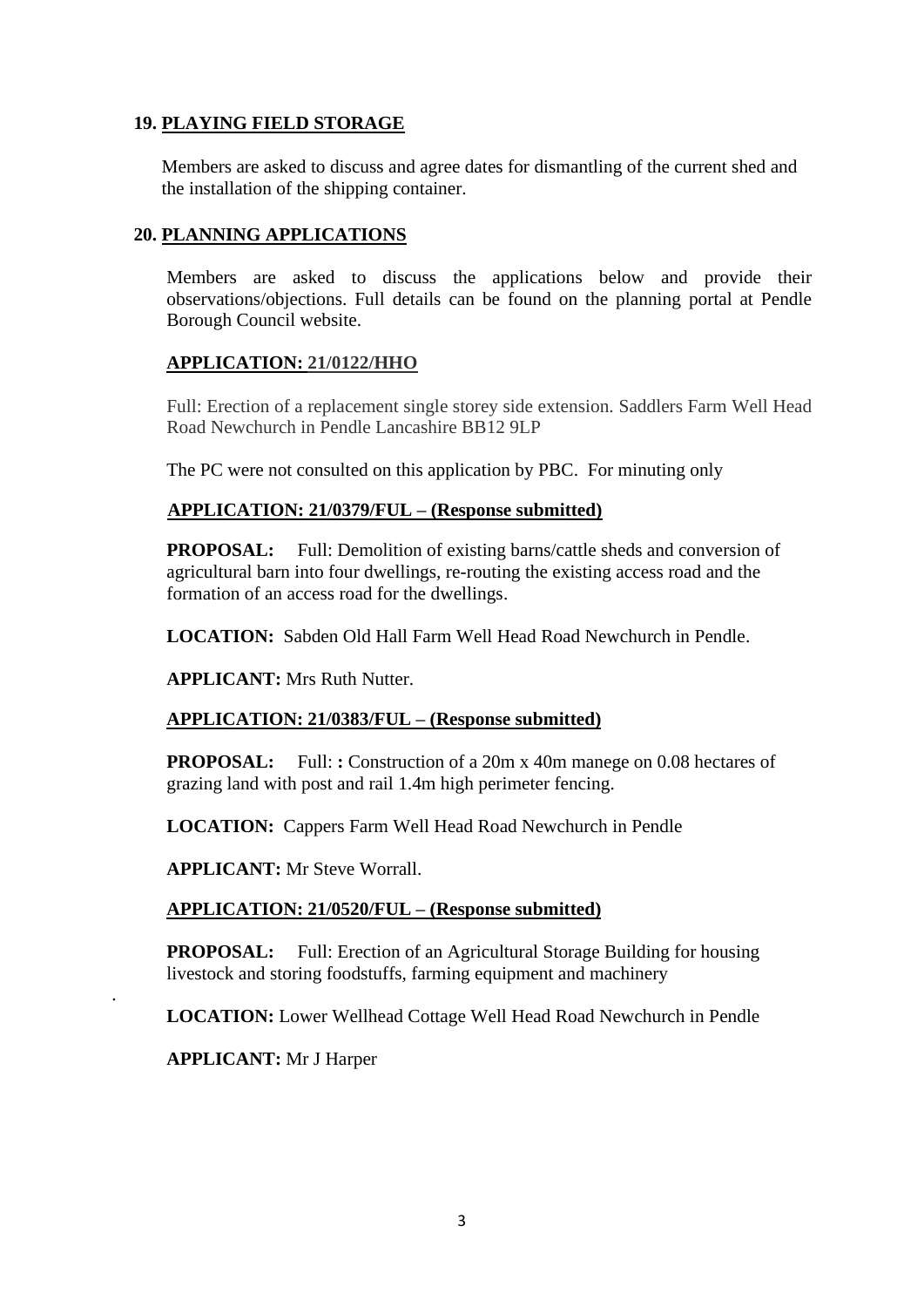# **APPLICATION: 21/0536/VAR**

PROPOSAL: Full: Major: Variation of Condition: Vary Condition 15 (Construction Plan) relocate the site compound adjacent to the Mill of Planning Permission13/13/0531P

**LOCATION:** Spenbrook Mill Spenbrook Road Newchurch in Pendle

**APPLICANT:** Stockport Development Ltd.

#### **21. SECTION 106 MONIES/PLAY AREA**

This is a regular monthly item to continue discussions regarding the funds. An updated quote has been received from Proludic and quotes are expected from Playdale, Lancashire Landscapes and Scenic Landscapes.

## **22. PARISH BENCHES**

Members are asked to discuss if any of the benches owned by the Parish Council need refurbishment and are also asked to agree re-siting of any benches as appropriate.

#### **23. BARROWFORD AND WESTERN CAPITAL BIDS**

Members are asked to discuss and agree the bids to be submitted for consideration. Bids to be received by the  $15<sup>th</sup>$  July 2021.

## **24. PARISH MAINTENANCE**

This regular monthly item is intended to identify any maintenance/jobs in the village which require attention. Members are asked to discuss and agree which jobs are to be undertaken during the month.

#### **25. INTERNAL AUDIT**

The internal audit has now been completed and the report is attached for discussion.

#### **26. EXTERNAL AUDIT - APPROVAL OF ANNUAL GOVERNANCE AND ACCOUNTABILITY RETURN SECTIONS 1 AND 2 AND CERTIFICATE OF EXEMPTION** – (Agreed by email to avoid penalty for late submission)

Section 1 of the Annual Governance and Accountability Return 2020/21 is presented for approval and signature. Section 2 is also presented for approval and signature, together with the Certificate of Exemption

## **27. FINANCIAL TRANSACTIONS**

The financial transactions for April/May/June/July 2021 are listed for approval. Any items for payment received after the publication of the agenda will be presented at the meeting.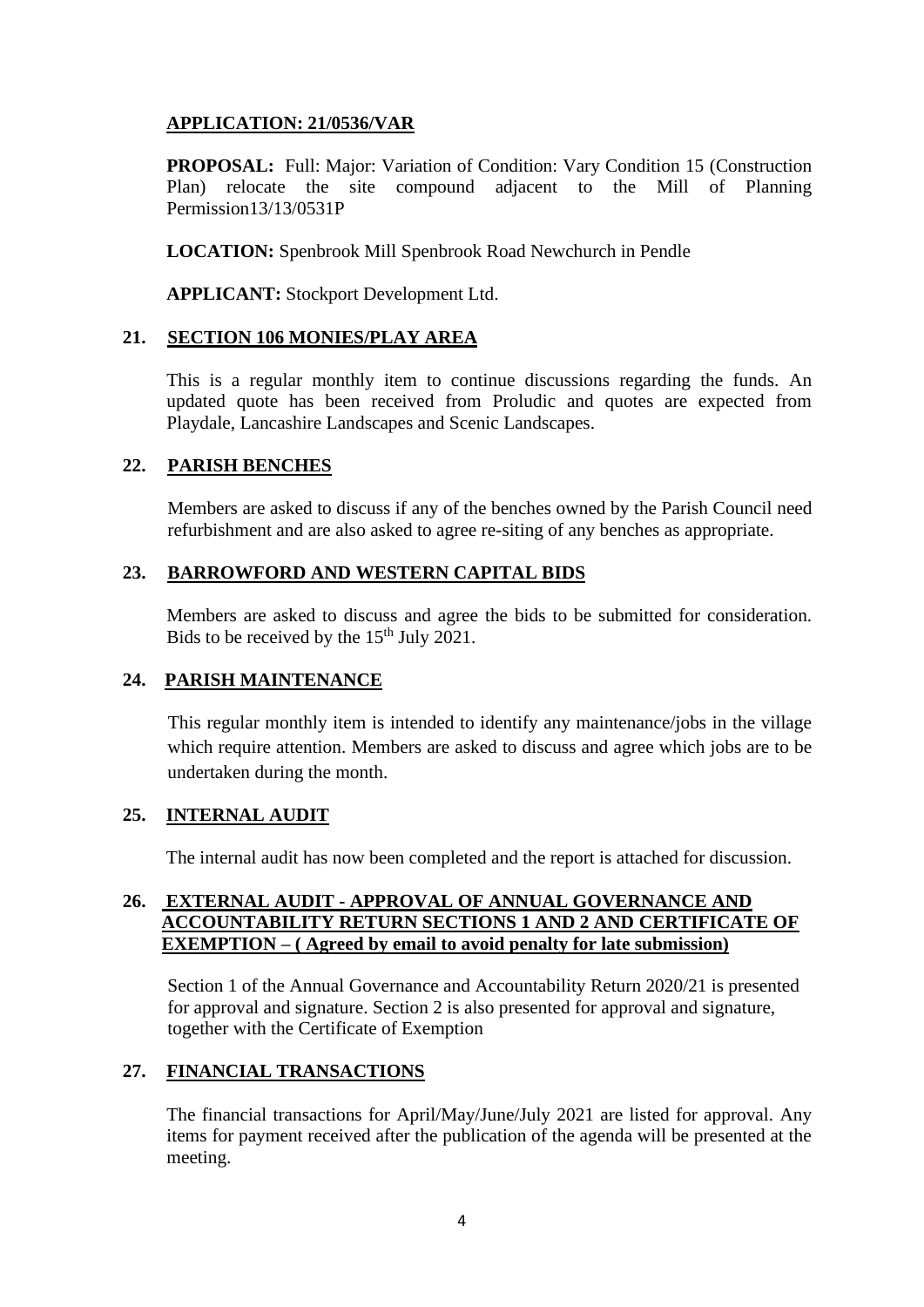# **INCOME**

| <b>AMOUNT</b> | <b>PAYEE</b>         |
|---------------|----------------------|
| 556.93        | HMRC – VAT refund    |
| 6700.00       | PBC - Precept        |
| 86.00         | <b>Toilet Income</b> |
| 50.00         | <b>Toilet Income</b> |
| 7392.93       |                      |

# **EXPENDITURE**

| <b>AMOUNT</b> | <b>PAYEE</b>                             |
|---------------|------------------------------------------|
| 65.00         | T Ready - Payroll administrator          |
| 131.95        | Lloyd $&$ Jones – Toilet supplies        |
| 248.15        | Lloyd $&$ Jones – Toilet roll holders    |
| 24.96         | Lloyd & Jones - Soap                     |
| 24.66         | C Ryder – Reimbursement of mower fuel    |
| 16.66         | British Gas - Toilet electricity         |
| 40.00         | Best Kept Village entry fee              |
| 151.20        | J Sutcliffe – Final salary payment       |
| 37.80         | HMRC - Tax due                           |
| 162.00        | J Demaine - Gardener                     |
| 35.00         | S A Macadam – Reimbursement of green bin |
| 16.48         | British Gas - Toilet electricity         |
| 18.60         | S A Macadam – Reimb. of keys cutting     |
| 207.00        | J Demaine - Gardener                     |
| 115.99        | Water Plus - Waste water                 |
| 15.64         | British Gas - Toilet electricity         |
| 27.90         | C Ryder – Reimbursement of mower fuel    |
| 45.00         | C Ryder – Reimbursement of mower battery |
| 297.00        | J Demaine - Gardener                     |
| 45.00         | J Demaine - Gardener - PROW              |
| 144.00        | CMS Live – Website Hosting               |
| 1869.99       |                                          |

# **SUMMARY**

| <b>Balance B/F 01.04.21</b> | 43873.64 |
|-----------------------------|----------|
| Receipts to 30.06.21        | 7392.93  |
| Payments to 30.06.21        | 1311.09  |
| <b>BALANCE</b>              | 49955.48 |

The income and expenditure book to date is attached.